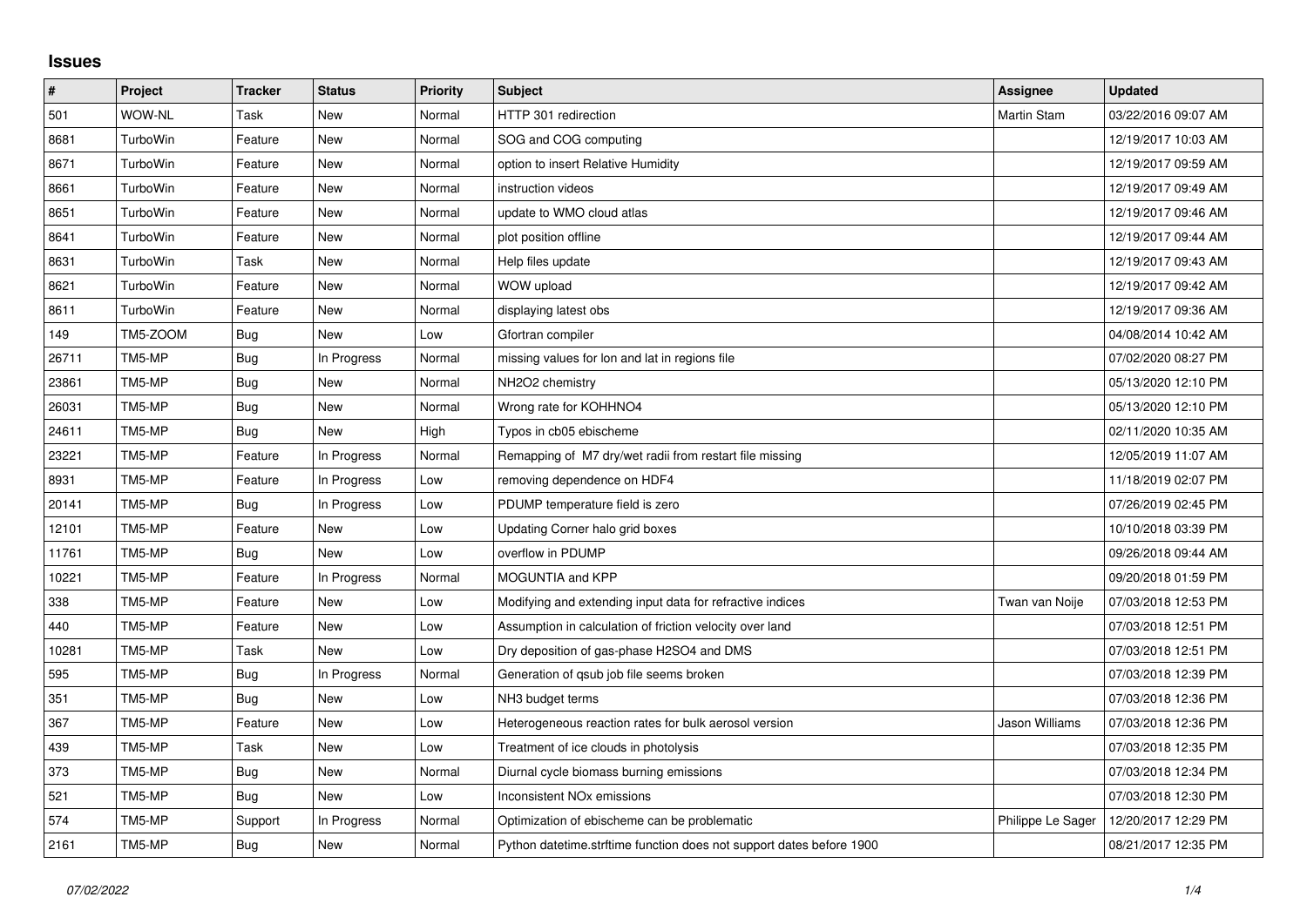| $\sharp$ | Project       | <b>Tracker</b> | <b>Status</b> | <b>Priority</b> | <b>Subject</b>                                                                                             | <b>Assignee</b>        | <b>Updated</b>      |
|----------|---------------|----------------|---------------|-----------------|------------------------------------------------------------------------------------------------------------|------------------------|---------------------|
| 549      | TM5-MP        | <b>Bug</b>     | In Progress   | High            | Restarbility broken                                                                                        | Philippe Le Sager      | 03/17/2017 11:40 AM |
| 320      | TM5-MP        | <b>Bug</b>     | In Progress   | Low             | <b>Budget inconsistencies</b>                                                                              | Philippe Le Sager      | 01/28/2016 01:00 PM |
| 336      | TM5-MP        | Feature        | In Progress   | Normal          | budget consistent with mmix                                                                                | Philippe Le Sager      | 12/01/2015 10:05 AM |
| 362      | TM5-MP        | Bug            | New           | Normal          | Dry deposition total for agreggated NO <sub>x</sub>                                                        | Jason Williams         | 06/24/2015 02:06 PM |
| 1013     | subproject 1  | Feature        | New           | Normal          | test subproject task gantt                                                                                 |                        | 12/20/2016 09:10 AM |
| 35721    | <b>PyCAMA</b> | Feature        | Resolved      | Normal          | Speed up get_profiles and get_temperature by numba                                                         | Maarten Sneep          | 03/21/2022 10:55 AM |
| 34921    | <b>PyCAMA</b> | <b>Bug</b>     | Resolved      | Normal          | Requested time not covered in CTM file                                                                     | Maarten Sneep          | 03/21/2022 09:52 AM |
| 35711    | <b>PyCAMA</b> | <b>Bug</b>     | Resolved      | Normal          | Delete useless get pressures function in TM5 profile.py                                                    | <b>Maarten Sneep</b>   | 03/21/2022 09:48 AM |
| 30011    | PyCAMA        | Support        | New           | Normal          | [PyCAMA] Prepare release of 1.0                                                                            | Maarten Sneep          | 12/01/2021 10:49 AM |
| 33291    | PyCAMA        | <b>Bug</b>     | Resolved      | Normal          | [PDGS-ANOM-8804] Processing error on ALH                                                                   | Maarten Sneep          | 10/05/2021 05:33 PM |
| 32511    | PyCAMA        | <b>Bug</b>     | New           | Normal          | use of coregistration package in loop crashes without warning ("terminated")                               | <b>Maarten Sneep</b>   | 08/19/2021 11:24 AM |
| 944      | PyCAMA        | Feature        | In Progress   | Normal          | Documentation of internal workings of PyCAMA                                                               | <b>Maarten Sneep</b>   | 12/09/2020 11:13 AM |
| 1146     | <b>PyCAMA</b> | <b>Bug</b>     | Feedback      | Normal          | Non-synchronized variables yield bogus results                                                             | Maarten Sneep          | 12/09/2020 10:44 AM |
| 28421    | PyCAMA        | Support        | New           | Normal          | Prepare for version 2 quality control monitoring.                                                          | Jacques Claas          | 12/01/2020 05:39 PM |
| 26241    | PyCAMA        | Support        | In Progress   | Normal          | [PyCAMA] Supply list of up to 12 parameters you want to follow over time                                   | Jacques Claas          | 12/01/2020 05:34 PM |
| 26231    | <b>PyCAMA</b> | Support        | New           | Normal          | [PyCAMA] Verify configuration of PyCAMA for daily extractions                                              | Jacques Claas          | 12/01/2020 05:30 PM |
| 28981    | <b>PyCAMA</b> | <b>Bug</b>     | Resolved      | Normal          | [PyCAMA] Hard crash when processing NPP data                                                               | <b>Maarten Sneep</b>   | 11/27/2020 11:54 AM |
| 27841    | <b>PyCAMA</b> | Support        | New           | Normal          | [PyCAMA] update filters for HCHO (possibly others) to exclude data with QA value < 0.5                     | <b>Maarten Sneep</b>   | 10/20/2020 11:43 AM |
| 28431    | PyCAMA        | Support        | Feedback      | Normal          | [PyCAMA] How long should the daily reports be available once the time-dependent<br>monitoring is in place? | Jacques Claas          | 10/15/2020 10:26 AM |
| 27381    | <b>PyCAMA</b> | Support        | Resolved      | High            | [PyCAMA] Update configuration file to resolve issue with reports for Cloud                                 | <b>PDGS Operations</b> | 09/09/2020 11:06 AM |
| 1301     | <b>PyCAMA</b> | Support        | Resolved      | High            | test mixed empty/non-empty variables                                                                       | Maarten Sneep          | 08/21/2020 07:38 AM |
| 1511     | PyCAMA        | Feature        | Resolved      | Normal          | Synchronization of variables                                                                               | Maarten Sneep          | 08/21/2020 07:37 AM |
| 27361    | PyCAMA        | Feature        | Resolved      | Normal          | [PyCAMA] record the file names of the input granules.                                                      | <b>Maarten Sneep</b>   | 07/29/2020 03:23 PM |
| 27221    | PyCAMA        | <b>Bug</b>     | Resolved      | Normal          | [PyCAMA] crash when encountering empty files                                                               | <b>Maarten Sneep</b>   | 07/28/2020 01:24 PM |
| 27251    | <b>PyCAMA</b> | Bug            | Resolved      | Normal          | [PyCAMA] incompatibility with python 3.3                                                                   | <b>Maarten Sneep</b>   | 07/24/2020 08:23 AM |
| 26181    | PyCAMA        | <b>Bug</b>     | New           | Normal          | [PyCAMA] Time assigned to time-slice                                                                       | <b>Maarten Sneep</b>   | 06/02/2020 09:27 AM |
| 26171    | <b>PyCAMA</b> | Feature        | New           | Normal          | [PyCAMA] Skip L3 data in concatenation tool                                                                | <b>Maarten Sneep</b>   | 06/02/2020 09:25 AM |
| 15161    | PyCAMA        | Feature        | Feedback      | Normal          | Better handle wavelength calibration parameters in UPAS products                                           | <b>Maarten Sneep</b>   | 05/25/2020 08:49 AM |
| 9311     | PyCAMA        | Feature        | New           | Normal          | Processing status & lineage as table                                                                       | Maarten Sneep          | 05/25/2020 08:48 AM |
| 15151    | PyCAMA        | Feature        | Feedback      | Normal          | Handling background correction parameters for SO2 and HCHO                                                 | Maarten Sneep          | 05/25/2020 08:47 AM |
| 19181    | PyCAMA        | <b>Bug</b>     | New           | Normal          | Date reported on Input data per granule possibly incorrect for offline                                     | Maarten Sneep          | 05/25/2020 08:27 AM |
| 17921    | PyCAMA        | Bug            | New           | Low             | O3 Histogram plots y-label                                                                                 | Maarten Sneep          | 05/25/2020 08:20 AM |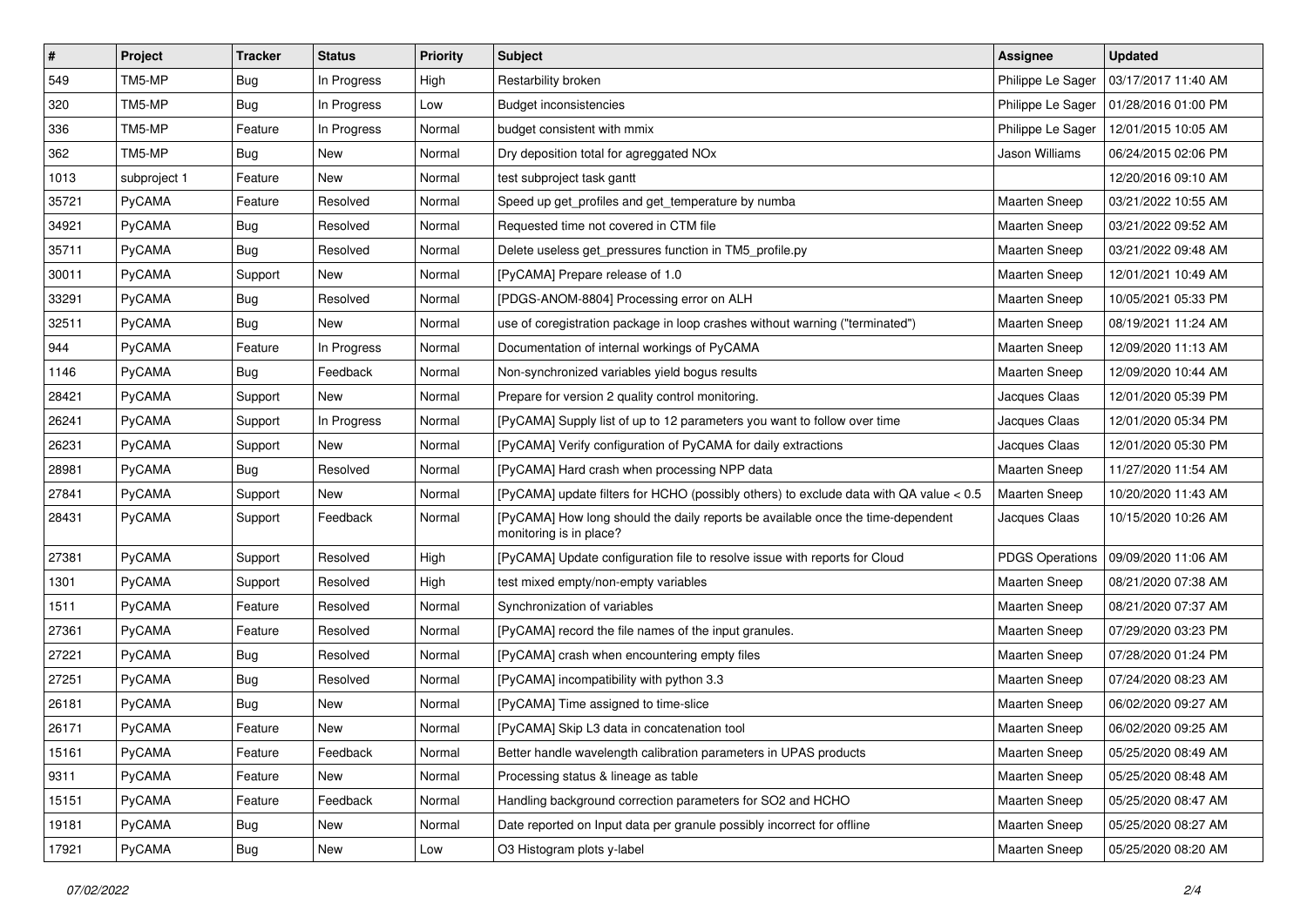| $\sharp$     | Project       | <b>Tracker</b> | <b>Status</b> | <b>Priority</b> | Subject                                                                                                   | Assignee             | <b>Updated</b>      |
|--------------|---------------|----------------|---------------|-----------------|-----------------------------------------------------------------------------------------------------------|----------------------|---------------------|
| 13811        | PyCAMA        | Support        | New           | Normal          | PyCAMA L2QC Reporting Bugs                                                                                | Maarten Sneep        | 04/28/2020 11:43 AM |
| 14161        | PyCAMA        | Support        | Feedback      | Normal          | Time dependent QC questionnaire                                                                           | Jacques Claas        | 04/28/2020 09:59 AM |
| 22591        | <b>PyCAMA</b> | Feature        | Resolved      | Normal          | Implement O3_TCL on L2QC website                                                                          | Mark ter Linden      | 11/09/2019 05:03 PM |
| 558          | <b>PyCAMA</b> | Feature        | In Progress   | Normal          | Coregistration                                                                                            | <b>Maarten Sneep</b> | 11/06/2018 05:47 PM |
| 350          | impactportal  | Feature        | <b>New</b>    | Normal          | Add a link to go to the basket at the bottom of the data discovery page                                   |                      | 03/19/2015 10:59 AM |
| 80           | impactportal  | Feature        | Resolved      | Normal          | [Transformation] CDO indices calculations as WPS service                                                  |                      | 03/19/2015 10:04 AM |
| 83           | impactportal  | Feature        | Resolved      | Normal          | [Basket]Add 'Remove all' button                                                                           |                      | 03/19/2015 09:58 AM |
| 84           | impactportal  | Feature        | Resolved      | Normal          | [Basket]Enable sorting on basket                                                                          |                      | 03/19/2015 09:57 AM |
| 88           | impactportal  | Feature        | Resolved      | Normal          | [Basket]Create widget for basket access in all portal elements                                            |                      | 03/19/2015 09:56 AM |
| 93           | impactportal  | Feature        | Resolved      | Normal          | [Basket] Add a "Get All" button to retrieve all items at once                                             |                      | 03/19/2015 09:56 AM |
| 92           | impactportal  | Feature        | Resolved      | High            | [Test] Create a test environment to test new versions of climate4impact                                   |                      | 03/19/2015 09:55 AM |
| 158          | impactportal  | <b>Bug</b>     | Resolved      | Normal          | [OPENDAP] Wrong HTTP status code when file is missing: 403 instead of 404.                                | Maarten Plieger      | 03/19/2015 09:53 AM |
| 159          | impactportal  | Bug            | Resolved      | Normal          | [WPS] When submitting a WPS job, the XML status document is sometimes not directly<br>available --> Error | Maarten Plieger      | 03/19/2015 09:52 AM |
| 210          | impactportal  | <b>Bug</b>     | Resolved      | Normal          | OpenID composer accepts only names from 3 characters or more                                              | Maarten Plieger      | 03/19/2015 09:52 AM |
| 349          | impactportal  | <b>Bug</b>     | Resolved      | High            | WPS for simple indices fails with SAX Exception                                                           |                      | 03/19/2015 09:44 AM |
| 75           | impactportal  | Feature        | Resolved      | Normal          | [Search]Move backend to ESGF search                                                                       |                      | 07/15/2014 02:10 PM |
| 73           | impactportal  | Support        | Resolved      | Normal          | [ESG Security] No 'view' on data located at other ESG nodes as BADC and DKRZ                              |                      | 07/15/2014 02:10 PM |
| 94           | impactportal  | <b>Bug</b>     | New           | Normal          | [Account] Handle OpenID problem                                                                           |                      | 10/10/2013 10:22 AM |
| 91           | impactportal  | Feature        | New           | Normal          | [Basket] Move Basket in menu bar                                                                          |                      | 10/10/2013 10:22 AM |
| $ 90\rangle$ | impactportal  | Feature        | New           | Normal          | [Use cases] Precoocked data selection widget with use case data                                           |                      | 10/10/2013 10:22 AM |
| 89           | impactportal  | Feature        | New           | Normal          | [Map&Plot]Generic data selection widget                                                                   |                      | 10/10/2013 10:22 AM |
| 87           | impactportal  | Feature        | New           | Normal          | [Map & Plot] Enable to select multiple data from basket for plotting and mapping                          |                      | 10/10/2013 10:22 AM |
| 86           | impactportal  | Feature        | New           | Normal          | [Account] Keep history of what has been processed                                                         |                      | 10/10/2013 10:22 AM |
| 85           | impactportal  | Feature        | New           | Low             | [Basket]Enable grouping of data in datasets                                                               |                      | 10/10/2013 10:22 AM |
| 82           | impactportal  | Feature        | New           | Normal          | [GUI] Improve error messages                                                                              |                      | 10/10/2013 10:22 AM |
| 81           | impactportal  | Feature        | New           | Normal          | [Transformations] Time series plots WPS for multiple datasets                                             |                      | 10/10/2013 10:22 AM |
| 77           | impactportal  | Feature        | New           | Normal          | [Data] Provide ECLISE data in climate4impact                                                              |                      | 10/10/2013 10:22 AM |
| 76           | impactportal  | Feature        | New           | Low             | [Search] Group search results in folders                                                                  |                      | 10/10/2013 10:22 AM |
| 74           | impactportal  | Feature        | New           | Normal          | [Search] Free text search: resolve on server not in browser                                               |                      | 10/10/2013 10:22 AM |
| 1012         | dummy         | Feature        | New           | Normal          | test gantt main project                                                                                   |                      | 12/20/2016 09:09 AM |
| 425          | adagucviewer  | Bug            | New           | Normal          | Timeseries graph of rgb layers error                                                                      |                      | 01/06/2016 01:02 PM |
| 61           | adagucviewer  | Feature        | New           | Normal          | Custom coordinate systems can not be choosed, only the predefined in the map type are<br>available        |                      | 07/17/2013 12:21 PM |